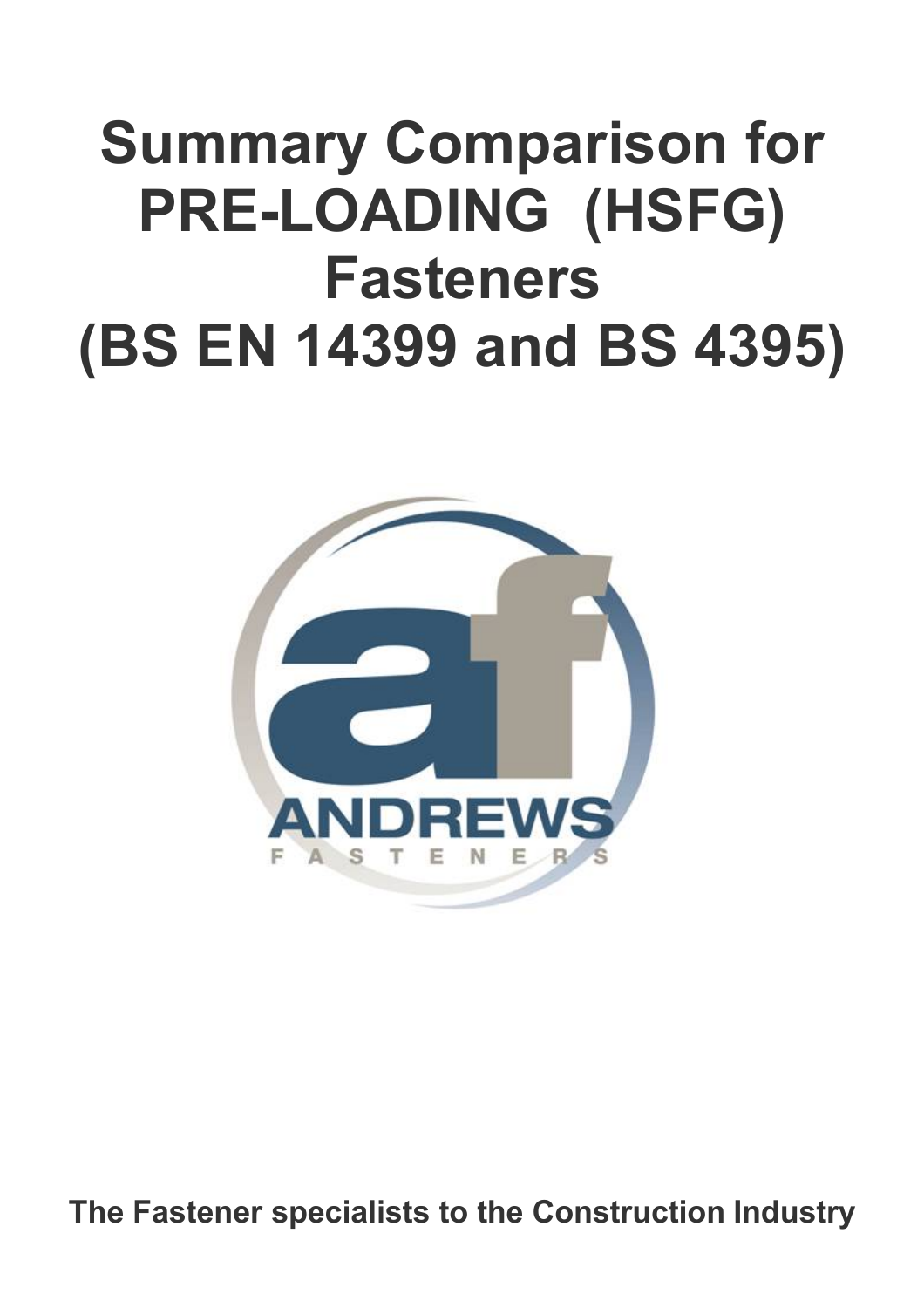## **Contents**

|                  |                                                                                        | <b>Page</b>  |
|------------------|----------------------------------------------------------------------------------------|--------------|
| $\mathbf 1$ .    | <b>Introduction</b>                                                                    | <b>One</b>   |
| 2.               | Dimensional Differences for M12 Diameter Hexagon Bolts,<br><b>Fullnuts and Washers</b> | <b>Two</b>   |
| 3.               | Dimensional Differences for M16 Diameter Hexagon Bolts,<br><b>Fullnuts and Washers</b> | <b>Three</b> |
| 4.               | Dimensional Differences for M20 Diameter Hexagon Bolts,<br><b>Fullnuts and Washers</b> | <b>Four</b>  |
| 5.               | Dimensional Differences for M22 Diameter Hexagon Bolts,<br><b>Fullnuts and Washers</b> | <b>Five</b>  |
| 6.               | Dimensional Differences for M24 Diameter Hexagon Bolts,<br><b>Fullnuts and Washers</b> | <b>Six</b>   |
| $\overline{7}$ . | Dimensional Differences for M27 Diameter Hexagon Bolts,<br><b>Fullnuts and Washers</b> | <b>Seven</b> |
| 8.               | Dimensional Differences for M30 Diameter Hexagon Bolts,<br><b>Fullnuts and Washers</b> | <b>Eight</b> |
| 9.               | Dimensional Differences for M36 Diameter Hexagon Bolts,<br><b>Fullnuts and Washers</b> | <b>Nine</b>  |
| 10 <sub>1</sub>  | <b>Fax Enquiry</b>                                                                     | <b>Ten</b>   |



## **The Fastener specialists to the Construction Industry**

**TERMS OF USE:** All information contained within this document is for information and demonstration purposes only and is provided on an "as is" basis. All reasonable care has been taken to ensure that any and all information contained within this document is accurate and complete. Andrews Fasteners makes no warranties or representations of any kind in relation to this document. Andrews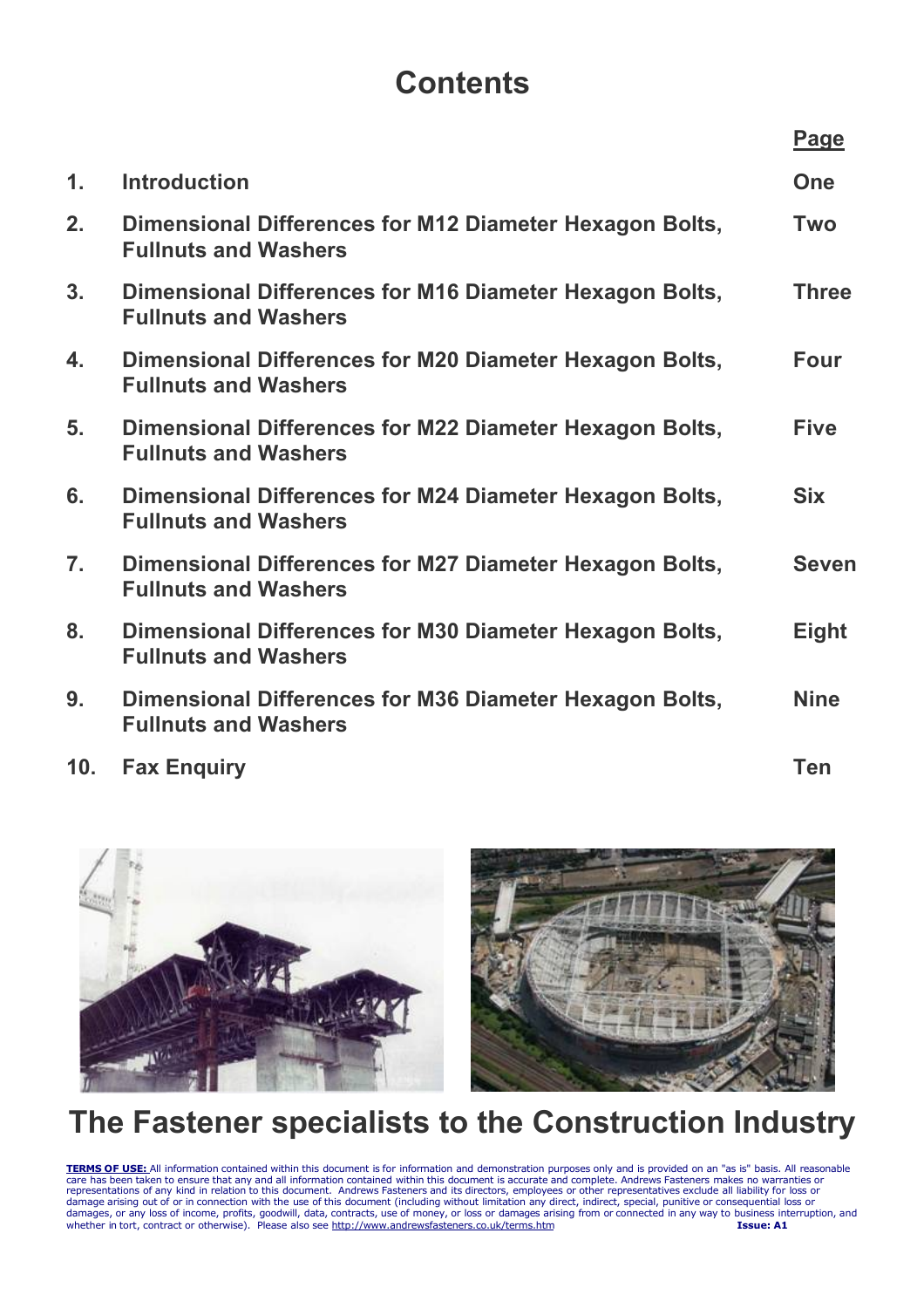



#### **1. Introduction**

BS 4395 (Specification for high strength friction grip bolts and associated nuts and washers for structural engineering) has been replaced by BS EN 14399 (High strength structural bolting assemblies for preloading). BS 4395 has three parts and BS EN 14399 has six parts (with a further three parts to be released) –

| <b>Standard</b>            | <b>Description</b>                                                          | <b>Markings BS EN</b><br>14399 8.8 HR | <b>Standard</b>     | <b>Description</b>                                                    | <b>Markings BS</b><br>4395 PT1 |
|----------------------------|-----------------------------------------------------------------------------|---------------------------------------|---------------------|-----------------------------------------------------------------------|--------------------------------|
| <b>BS EN</b><br>14399 PT 1 | General requirements                                                        | AND.                                  | <b>BS 4395 PT 1</b> | General Grade                                                         |                                |
| <b>BS EN</b><br>14399 PT 2 | Suitability test for preloading                                             |                                       | <b>BS 4395 PT 2</b> | Higher grade bolts and nuts and general<br>grade washers              | $\mathbf{z}_1$                 |
| <b>BS EN</b><br>14399 PT 3 | System HR. Hexagon bolt and nut<br>assemblies                               | $6.8$ HR                              | <b>BS 4395 PT 3</b> | Higher grade bolts (waisted shank), nuts<br>and general grade washers |                                |
| <b>BS EN</b><br>14399 PT 4 | System HV. Hexagon bolt and nut<br>assemblies                               | AND.                                  |                     |                                                                       |                                |
| <b>BS EN</b><br>14399 PT 5 | Plain washers                                                               |                                       |                     |                                                                       |                                |
| <b>BS EN</b><br>14399 PT 6 | Plain chamfered washers                                                     | 8H                                    |                     |                                                                       |                                |
| pr EN<br>14399 PT 7        | System HR. Countersunk head bolt and<br>nut assemblies                      |                                       |                     |                                                                       | м                              |
| pr EN<br>14399 PT 8        | System HV. Hexagon fit bolt and nut<br>assemblies                           |                                       |                     |                                                                       |                                |
| pr EN<br>14399 PT 9        | System HR or HV – Bolt and nut<br>assemblies with direct tension indicators | AND.                                  |                     |                                                                       | AND.                           |

We at Andrews Fasteners believe that where previously products were ordered to BS 4395 Part One (Bolt, Nut and Hard Flat Washer) they should now be ordered to BS EN 14399 Part Three (HR 8.8) for the Bolts and Nuts and BS EN 14399 Part Six for the washer.

The following pages outline the differences between the two different series of standards in terms of dimensions and mechanical properties in relation to BS 4395 Part One and BS EN 14399 Parts 3 and 6.

This is only a summary covering the most popular diameters, for more comprehensive information please refer to our DETAILED COMPARISON which is available via our website www.andrewsfasteners.co.uk.

If further information is required then please contact our technical department at Andrews or look at the DETAILED COMPARISON document on our website.

**The specification BS EN 14399 is shown on a BLUE background in a WHITE font and for BS 4395 PT1 on a GREY background in a BLACK font -**

| ALL FIGURES ARE IN MILLIMETRES<br>BS 4395-1:1969<br>BS EN 1439 |  |
|----------------------------------------------------------------|--|
|----------------------------------------------------------------|--|

TERMS OF USE: All information contained within this document is for information and demonstration purposes only and is provided on an "as is" basis. All reasonable care has been taken to ensure that any and all information is accurate and complete. Andrews Fasteners makes no warranties or representations of any kind in relation to this document. Andrews Fasteners and its directors, employees or other representatives exclude all liability for connection with the use of this document (including without limitation any direct, indirect, special, punitive or consequential loss or damages, or any loss of income, profits, goodwill, data, contracts, use of money, or l in any way to business interruption, and whether in tort, contract or otherwise). Please also see http://www.andrewsfasteners.co.uk/terms.htm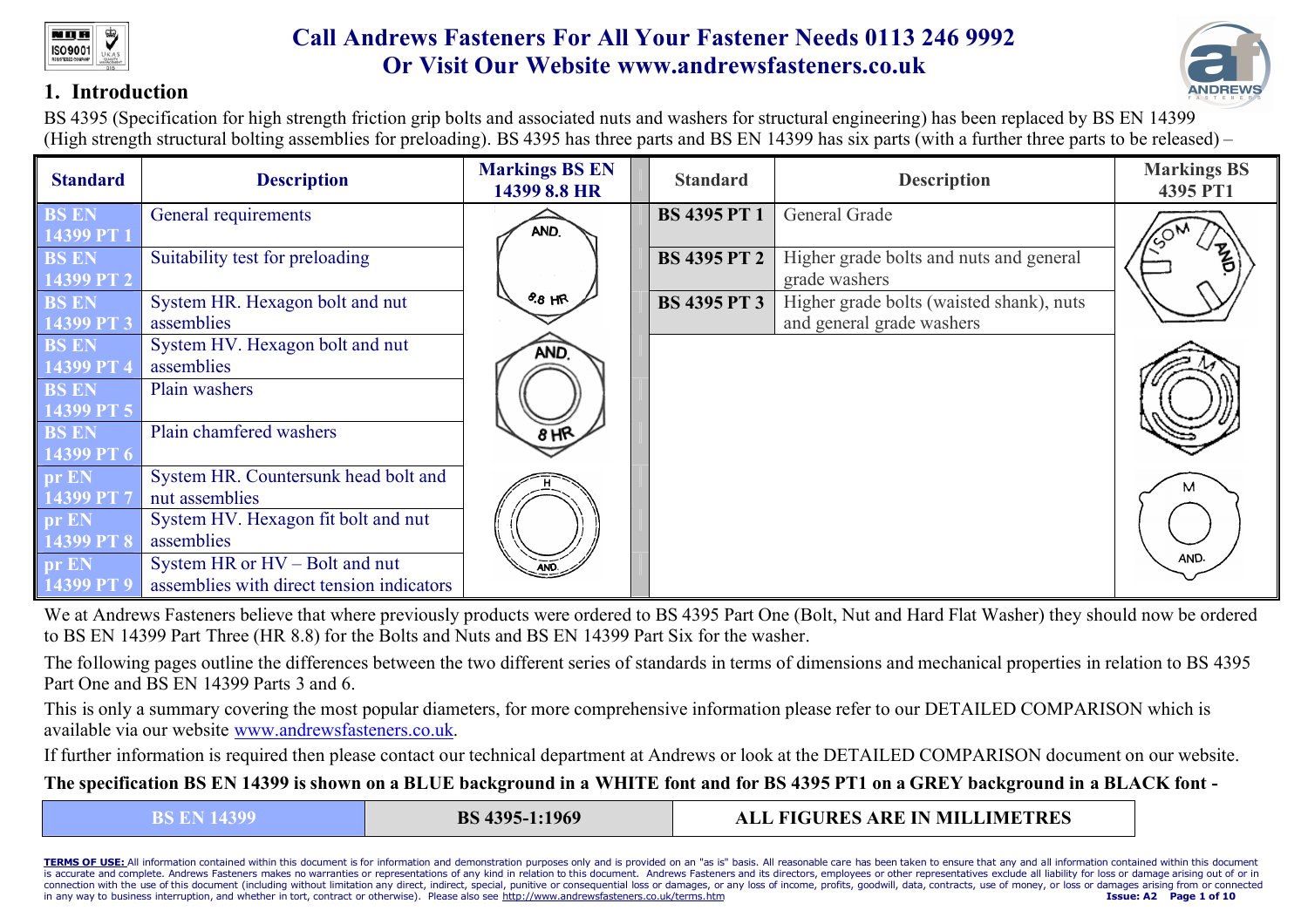









**Additional Note for the Bolt drawing -**

BS EN 14399 15° to 30° BS 4395 PT1 approx 30°

#### **Additional Note for the Nut drawing -**

- Washer face is optional with BS EN 14399 product but not with BS 4395 PT1 product.
- a. BS EN 14399 15 $\degree$  to 30 $\degree$ . BS 4395 PT1 approx 30 $\degree$ . b BS EN 14399 100 $\degree$  to 130 $\degree$ .

#### **Additional Note for the Washer drawing -**

- 1. BS EN 14399-6 Washers do not have the three 'nibs' which BS 4395 washers have.
- 2. BS EN 14399-6 Washers have a 45 degree chamfer on the outside and inside of the washer.

**Additional Note for the full assembly -**

BS EN 14399 product an impact test at -20 degrees and a suitability test are required (BS EN 14399-2).

### **M12 DIAMETER BOLTS, NUTS AND WASHERS**

| <b>BOLT - DIMENSIONS</b>               | <b>BS EN 14399</b>                                       | <b>BS 4395</b>          |
|----------------------------------------|----------------------------------------------------------|-------------------------|
| Length (I nom)                         | $35 - 100$                                               | $\overline{40} - 300$   |
| Depth of washer face (c)               | $0.4 - 0.8$                                              | $0.4$ max               |
| Max. Transition diameter $(d_a)$       | $15.2$                                                   | 14.7                    |
| Diameter of washer face $(d_w)$        | $20.1$ to max = actual bolt head across flats (s actual) | $19.91 - 22$            |
| Across corners (e)                     | 23.91 min with no max                                    | $23.70 - 25.4$          |
| Head thickness (k)                     | $7.05 - 7.95$                                            | $7.55 - 8.45$           |
| Radius under head (r)                  | $1.2 \text{ min}$ with no max                            | $0.60 - 1.0$            |
| <b>BOLT-MECHANICAL PROPERTIES</b>      |                                                          |                         |
| <b>Proof Load</b>                      | 50 700 N                                                 | 49 400 N                |
| 0.2 Proof Stress                       | $640$ N/mm <sup>2</sup>                                  | $635$ N/mm <sup>2</sup> |
| <b>Min Wedge Strength</b>              | 70000N                                                   | 69 600 N                |
| <b>Hardness</b>                        | $22 - 32$ HRC                                            | 25 - 34 HRC             |
| <b>NUT-DIMENSIONS</b>                  |                                                          |                         |
| Across corners (e)                     | 23.91 min with no max                                    | $23.82 - 25.4$          |
| Thickness (m)                          | $10.37 - 10.8$                                           | $10.45 - 11.55$         |
| Depth of washer face (c)               | $0.4 - 0.8$                                              | no min - 0.4 max        |
| Diameter of washer face $(d_w)$        | $20.1$ to max = actual nut across flats (s actual)       | $19.91 - 22$            |
| Tolerance on squareness (t)            | 0.38                                                     | 0.37                    |
| <b>NUT - MECHANICAL PROPERTIES</b>     |                                                          |                         |
| <b>Hardness - NON-HDG</b>              | $200 - 302$ HV                                           | 175 - 310 HV            |
| <b>Hardness - HDG</b>                  | $260 - 353$ HV                                           | $175 - 310$ HV          |
|                                        | 24 - 36 HRC                                              | <b>88 HRB - 30 HRC</b>  |
| <b>WASHERS - DIMENSIONS</b>            |                                                          |                         |
| Inside diameter $(d_1)$                | $13 - 13.27$                                             | $13.4 - 13.8$           |
| Outside diameter $(d_2)$               | $23.48 - 24$                                             | $29 - 30$               |
| Thickness (h)                          | $2.7 - 3.3$                                              | $2.4 - 2.8$             |
| <b>WASHERS - MECHANICAL PROPERTIES</b> |                                                          |                         |
| <b>Hardness</b>                        | $300 - 370$ HV                                           | $38 - 45$ HRC           |
|                                        |                                                          |                         |

**TERMS OF USE:** All information contained within this document is for information and demonstration purposes only and is provided on an "as is" basis. All reasonable care has been taken to ensure that any and all information contained within this document is accurate and complete. Andrews Fasteners makes no warranties or representations of any kind in relation to this document. Andrews Fasteners and its directors, employees or other representatives exclude all liability for loss or damage arising out of or in connection with the use of this document (including without limitation any direct, indirect, special, punitive or consequential loss or damages, or any loss of income, profits, goodwill, data,<br>contracts, use of money, or loss or dama http://www.andrewsfasteners.co.uk/terms.htm **Issue: A2 Page 2 of 10**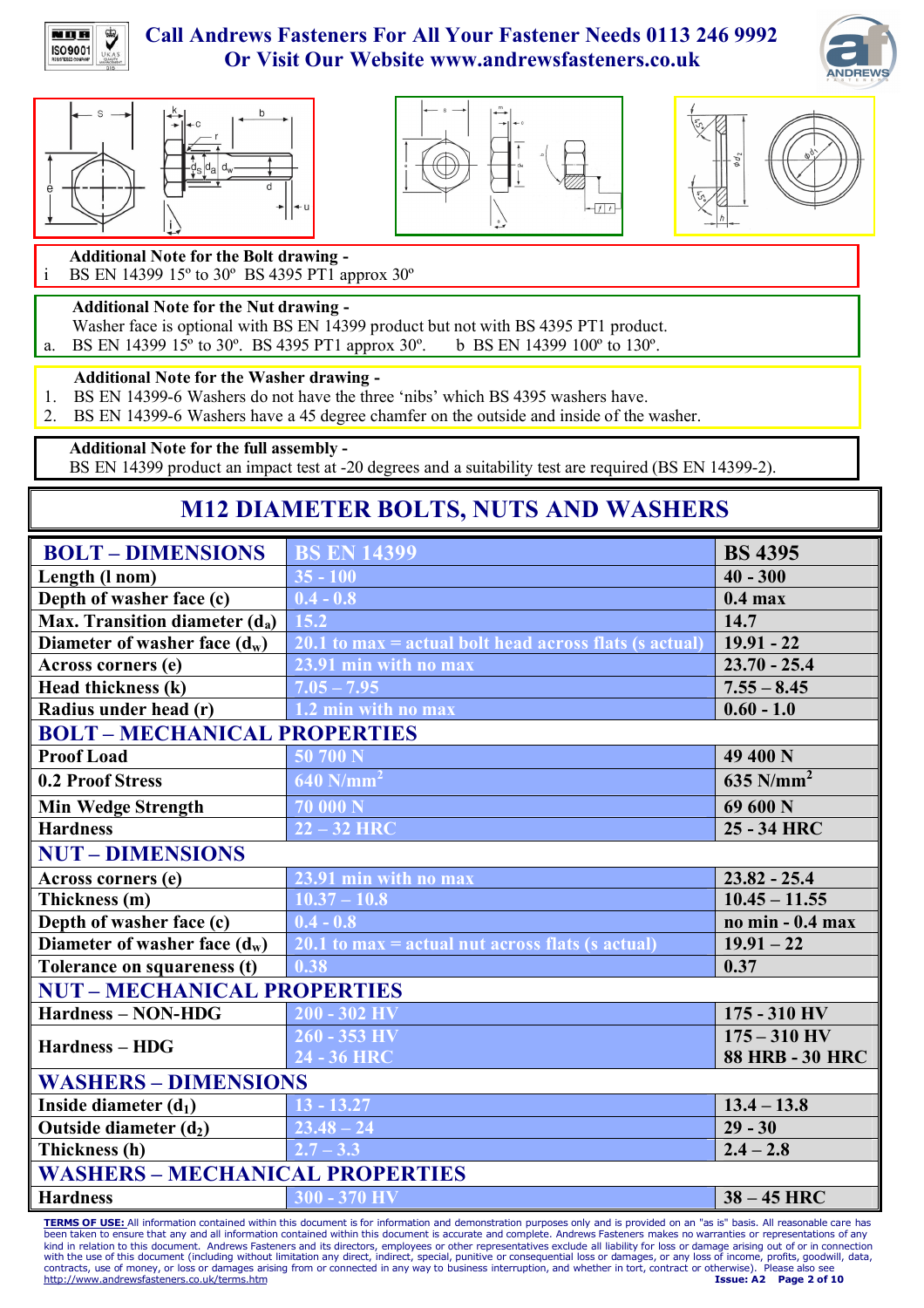









**Additional Note for the Bolt drawing -**

BS EN 14399 15 $\degree$  to 30 $\degree$  BS 4395 PT1 approx 30 $\degree$ 

#### **Additional Note for the Nut drawing -**

- Washer face is optional with BS EN 14399 product but not with BS 4395 PT1 product.
- a. BS EN 14399 15 $\degree$  to 30 $\degree$ . BS 4395 PT1 approx 30 $\degree$ . b BS EN 14399 100 $\degree$  to 130 $\degree$ .

#### **Additional Note for the Washer drawing -**

- 1. BS EN 14399-6 Washers do not have the three 'nibs' which BS 4395 washers have.
- 2. BS EN 14399-6 Washers have a 45 degree chamfer on the outside and inside of the washer.

**Additional Note for the full assembly -**

BS EN 14399 product an impact test at -20 degrees and a suitability test are required (BS EN 14399-2).

### **M16 DIAMETER BOLTS, NUTS AND WASHERS**

| <b>BOLT - DIMENSIONS</b>                   | <b>BS EN 14399</b>                                      | <b>BS 4395</b>          |  |
|--------------------------------------------|---------------------------------------------------------|-------------------------|--|
| Length (1 nom)                             | $40 - 150$                                              | $50 - 300$              |  |
| Depth of washer face (c)                   | $0.4 - 0.8$                                             | $0.4$ max               |  |
| Max. Transition diameter (d <sub>a</sub> ) | $19.2$                                                  | 18.7                    |  |
| Diameter of washer face $(d_w)$            | $24.9$ - max = actual bolt head across flats (s actual) | $24.91 - 27$            |  |
| Across corners (e)                         | 29.56 min with no max                                   | $29.30 - 31.2$          |  |
| Head thickness (k)                         | $9.25 - 10.75$                                          | $9.55 - 10.45$          |  |
| Radius under head (r)                      | 1.2 min with no max                                     | $0.60 - 1.0$            |  |
| <b>BOLT-MECHANICAL PROPERTIES</b>          |                                                         |                         |  |
| <b>Proof Load</b>                          | 94 500 N                                                | 92 100 N                |  |
| 0.2 Proof Stress                           | $640$ N/mm <sup>2</sup>                                 | $635$ N/mm <sup>2</sup> |  |
| <b>Hardness</b>                            | 22 - 32 HRC                                             | $25 - 34$ HRC           |  |
| <b>NUT-DIMENSIONS</b>                      |                                                         |                         |  |
| Across corners (e)                         | 29.56 min with no max                                   | $29.30 - 31.2$          |  |
| Thickness (m)                              | $14.10 - 14.8$                                          | $14.45 - 15.55$         |  |
| Depth of washer face (c)                   | $0.4 - 0.8$                                             | no min $-0.4$ max       |  |
| Diameter of washer face $(d_w)$            | $24.90 - max = actual nut across flats (s actual)$      | $24.91 - 27$            |  |
| Tolerance on squareness (t)                | 0.47                                                    | 0.46                    |  |
| <b>NUT-MECHANICAL PROPERTIES</b>           |                                                         |                         |  |
| <b>Hardness - NON-HDG</b>                  | $200 - 302$ HV                                          | 175 - 310 HV            |  |
| <b>Hardness – HDG</b>                      | 260 - 353 HV                                            | $175 - 310$ HV          |  |
|                                            | $24 - 36$ HRC                                           | <b>88 HRB - 30 HRC</b>  |  |
| <b>WASHERS - DIMENSIONS</b>                |                                                         |                         |  |
| Inside diameter $(d_1)$                    | $\overline{17}$ - 17.27                                 | $17.4 - 17.8$           |  |
| Outside diameter $(d_2)$                   | $29.48 - 30$                                            | $36 - 37$               |  |
| Thickness (h)                              | $3.7 - 4.3$                                             | $3.0 - 3.4$             |  |
| <b>WASHERS - MECHANICAL PROPERTIES</b>     |                                                         |                         |  |
| <b>Hardness</b>                            | 300 - 370 HV                                            | $38 - 45$ HRC           |  |

**TERMS OF USE:** All information contained within this document is for information and demonstration purposes only and is provided on an "as is" basis. All reasonable care has<br>been taken to ensure that any and all informati kind in relation to this document. Andrews Fasteners and its directors, employees or other representatives exclude all liability for loss or damage arising out of or in connection with the use of this document (including without limitation any direct, indirect, special, punitive or consequential loss or damages, or any loss of income, profits, goodwill, data,<br>contracts, use of money, or loss or dama http://www.andrewsfasteners.co.uk/terms.htm **Issue: A2 Page 3 of 10**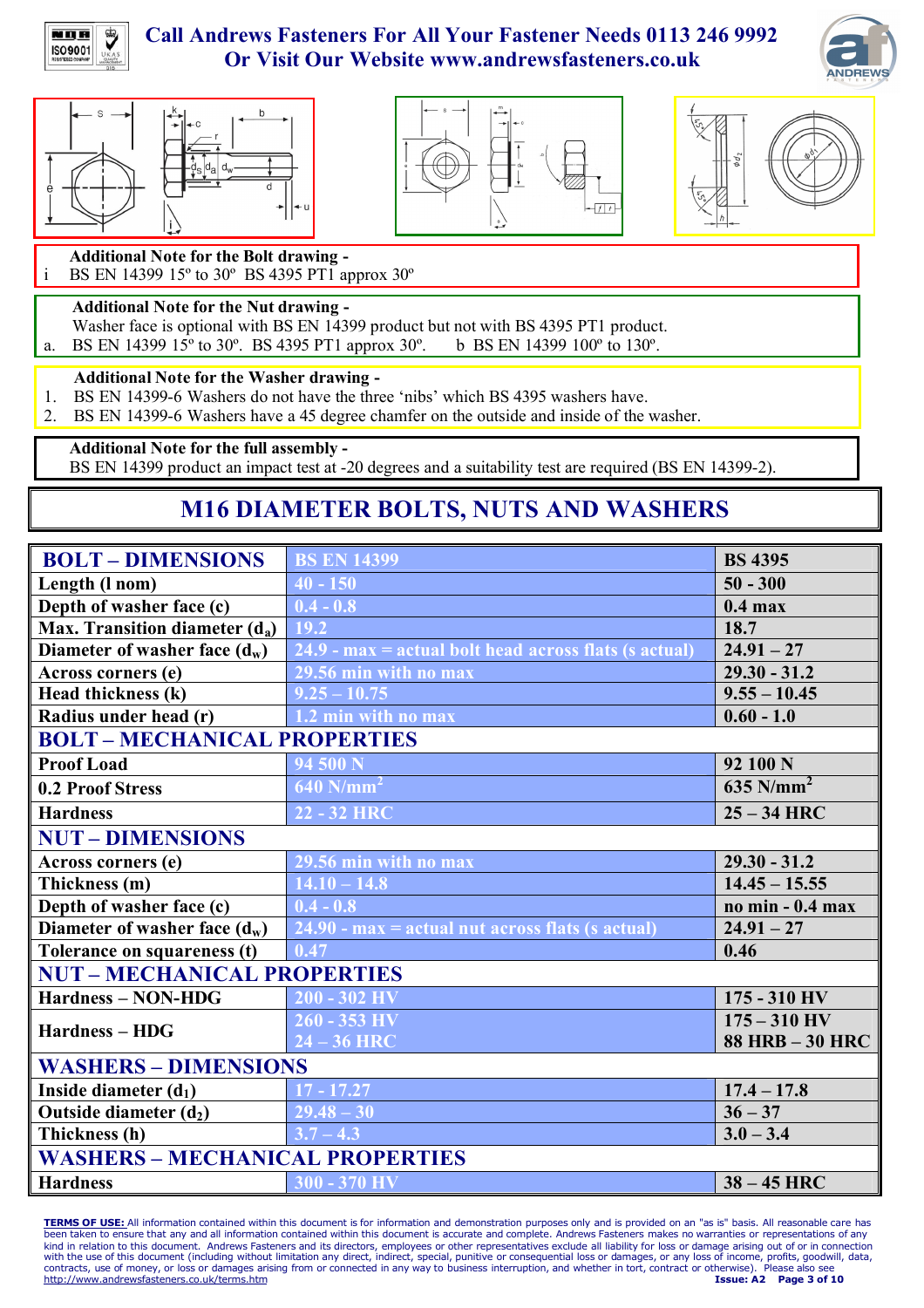









**Additional Note for the Bolt drawing -**

BS EN 14399 15° to 30° BS 4395 PT1 approx 30°

#### **Additional Note for the Nut drawing -**

- Washer face is optional with BS EN 14399 product but not with BS 4395 PT1 product.
- a. BS EN 14399 15 $\degree$  to 30 $\degree$ . BS 4395 PT1 approx 30 $\degree$ . b BS EN 14399 100 $\degree$  to 130 $\degree$ .

#### **Additional Note for the Washer drawing -**

- 1. BS EN 14399-6 Washers do not have the three 'nibs' which BS 4395 washers have.
- 2. BS EN 14399-6 Washers have a 45 degree chamfer on the outside and inside of the washer.

**Additional Note for the full assembly -**

BS EN 14399 product an impact test at -20 degrees and a suitability test are required (BS EN 14399-2).

### **M20 DIAMETER BOLTS, NUTS AND WASHERS**

| <b>BOLT - DIMENSIONS</b>               | <b>BS EN 14399</b>                                      | <b>BS 4395</b>          |
|----------------------------------------|---------------------------------------------------------|-------------------------|
| Length (I nom)                         | $45 - 150$                                              | $60 - 300$              |
| Depth of washer face (c)               | $0.4 - 0.8$                                             | $0.4$ max               |
| Max. Transition diameter $(d_a)$       | 24.4                                                    | 23.24                   |
| Diameter of washer face $(d_w)$        | $29.5$ - max = actual bolt head across flats (s actual) | $29.75 - 32$            |
| Across corners (e)                     | no max                                                  | 36.9 max                |
| Head thickness (k)                     | $11.60 - 13.40$                                         | $12.1 - 13.90$          |
| Radius under head (r)                  | 1.5 min with no max                                     | $0.80 - 1.2$            |
| <b>BOLT-MECHANICAL PROPERTIES</b>      |                                                         |                         |
| <b>Proof Load</b>                      | 147 000 N                                               | 144 000 N               |
| 0.2 Proof Stress                       | $\sqrt{660}$ N/mm <sup>2</sup>                          | $635$ N/mm <sup>2</sup> |
| <b>Hardness</b>                        | 23 HRC min                                              | 25 HRC min              |
| <b>NUT-DIMENSIONS</b>                  |                                                         |                         |
| Across corners (e)                     | no max                                                  | 36.9 max                |
| Thickness (m)                          | $16.9 - 18.0$                                           | $17.45 - 18.55$         |
| Depth of washer face (c)               | $\overline{0.4} - 0.8$                                  | no min $-0.4$ max       |
| Diameter of washer face $(d_w)$        | $29.5 - max = actual nut across flats$ (s actual)       | $29.75 - 32$            |
| Tolerance on squareness (t)            | 0.58                                                    | 0.54                    |
| <b>NUT-MECHANICAL PROPERTIES</b>       |                                                         |                         |
| <b>Hardness - NON-HDG</b>              | 233 - 353 HV                                            | $175 - 310$ HV          |
| <b>Hardness - HDG</b>                  | 260 - 353 HV                                            | $175 - 310$ HV          |
|                                        | 24 - 36 HRC                                             | <b>88 HRB - 30 HRC</b>  |
| <b>WASHERS - DIMENSIONS</b>            |                                                         |                         |
| Inside diameter $(d_1)$                | $21 - 21.33$                                            | $21.1 - 21.5$           |
| Outside diameter $(d_2)$               | $36.38 - 37$                                            | $43 - 44$               |
| Thickness (h)                          | $3.7 - 4.3$                                             | $3.3 - 3.7$             |
| <b>WASHERS - MECHANICAL PROPERTIES</b> |                                                         |                         |
| <b>Hardness</b>                        | $300 - 370$ HV                                          | $38 - 45$ HRC           |

**TERMS OF USE:** All information contained within this document is for information and demonstration purposes only and is provided on an "as is" basis. All reasonable care has<br>been taken to ensure that any and all informati kind in relation to this document. Andrews Fasteners and its directors, employees or other representatives exclude all liability for loss or damage arising out of or in connection with the use of this document (including without limitation any direct, indirect, special, punitive or consequential loss or damages, or any loss of income, profits, goodwill, data,<br>contracts, use of money, or loss or dama http://www.andrewsfasteners.co.uk/terms.htm **Issue: A2 Page 4 of 10**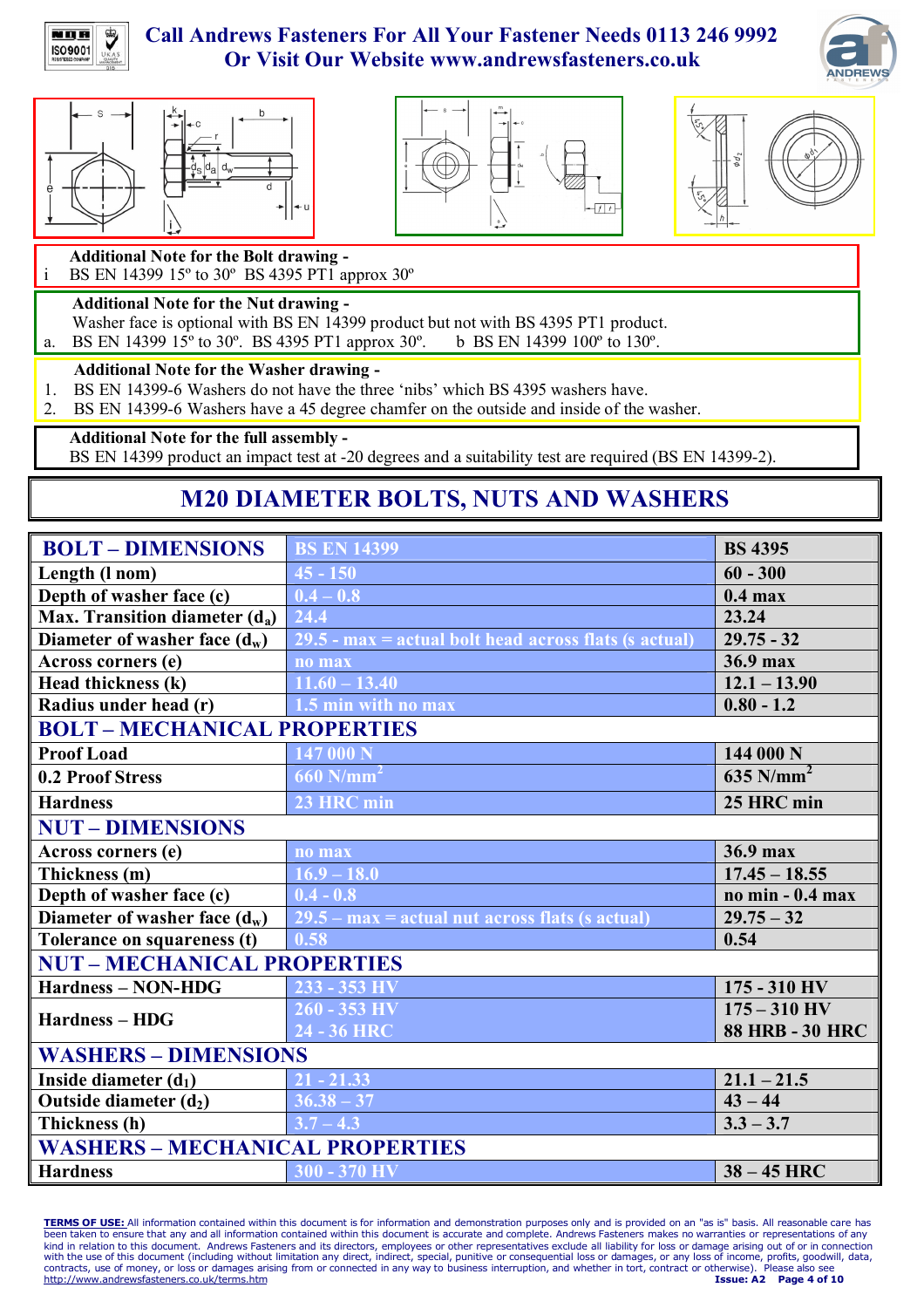









**Additional Note for the Bolt drawing -**

BS EN 14399 15° to 30° BS 4395 PT1 approx 30°

#### **Additional Note for the Nut drawing -**

- Washer face is optional with BS EN 14399 product but not with BS 4395 PT1 product.
- a. BS EN 14399 15 $\degree$  to 30 $\degree$ . BS 4395 PT1 approx 30 $\degree$ . b BS EN 14399 100 $\degree$  to 130 $\degree$ .

#### **Additional Note for the Washer drawing -**

- 1. BS EN 14399-6 Washers do not have the three 'nibs' which BS 4395 washers have.
- 2. BS EN 14399-6 Washers have a 45 degree chamfer on the outside and inside of the washer.

**Additional Note for the full assembly -**

BS EN 14399 product an impact test at -20 degrees and a suitability test are required (BS EN 14399-2).

### **M22 DIAMETER BOLTS, NUTS AND WASHERS**

| <b>BOLT-DIMENSIONS</b>                 | <b>BS EN 14399</b>                                          | <b>BS 4395</b>          |
|----------------------------------------|-------------------------------------------------------------|-------------------------|
| Length (I nom)                         | $50 - 150$                                                  | $65 - 300$              |
| Depth of washer face (c)               | $0.4 - 0.8$                                                 | $0.4$ max               |
| Max. Transition diameter $(d_a)$       | 26.4                                                        | 25.24                   |
| Diameter of washer face $(d_w)$        | $33.3$ - max = actual bolt head across flats (s actual)     | $33.75 - 36$            |
| Across corners (e)                     | no max                                                      | 41.6 max                |
| Radius under head (r)                  | 1.5 min with no max                                         | $0.80 - 1.2$            |
| <b>BOLT-MECHANICAL PROPERTIES</b>      |                                                             |                         |
| <b>Proof Load</b>                      | $\overline{182000}$ N                                       | 177 000 N               |
| 0.2 Proof Stress                       | $660$ N/mm <sup>2</sup>                                     | $635$ N/mm <sup>2</sup> |
| <b>Min Wedge Strength</b>              | 252 000 N                                                   | 250 000 N               |
| <b>Hardness</b>                        | 23 HRC min                                                  | 25 HRC min              |
| <b>NUT-DIMENSIONS</b>                  |                                                             |                         |
| Across corners (e)                     | no max                                                      | 41.6 max                |
| Thickness (m)                          | $18.10 - 19.4$                                              | $18.35 - 19.65$         |
| Depth of washer face (c)               | $0.4 - 0.8$                                                 | no min $-0.4$ max       |
| Diameter of washer face $(d_w)$        | $33.30 - max = actual nut across \, flats \, (s \, actual)$ | $33.75 - 36$            |
| Tolerance on squareness (t)            | 0.63                                                        | 0.61                    |
| <b>NUT-MECHANICAL PROPERTIES</b>       |                                                             |                         |
| <b>Hardness - NON-HDG</b>              | 233 - 353 HV                                                | $175 - 310$ HV          |
| <b>Hardness - HDG</b>                  | 260 - 353 HV                                                | $175 - 310$ HV          |
|                                        | $24 - 36$ HRC                                               | <b>88 HRB - 30 HRC</b>  |
| <b>WASHERS - DIMENSIONS</b>            |                                                             |                         |
| Inside diameter $(d_1)$                | 23.33 max                                                   | 23.4 max                |
| Outside diameter $(d_2)$               | $38.38 - 39$                                                | $48.5 - 50$             |
| Thickness (h)                          | $3.7 - 4.3$                                                 | $3.8 - 4.2$             |
| <b>WASHERS - MECHANICAL PROPERTIES</b> |                                                             |                         |
| <b>Hardness</b>                        | $300 - 370$ HV                                              | $38 - 45$ HRC           |

**TERMS OF USE:** All information contained within this document is for information and demonstration purposes only and is provided on an "as is" basis. All reasonable care has<br>been taken to ensure that any and all informati kind in relation to this document. Andrews Fasteners and its directors, employees or other representatives exclude all liability for loss or damage arising out of or in connection with the use of this document (including without limitation any direct, indirect, special, punitive or consequential loss or damages, or any loss of income, profits, goodwill, data,<br>contracts, use of money, or loss or dama http://www.andrewsfasteners.co.uk/terms.htm **Issue: A2 Page 5 of 10**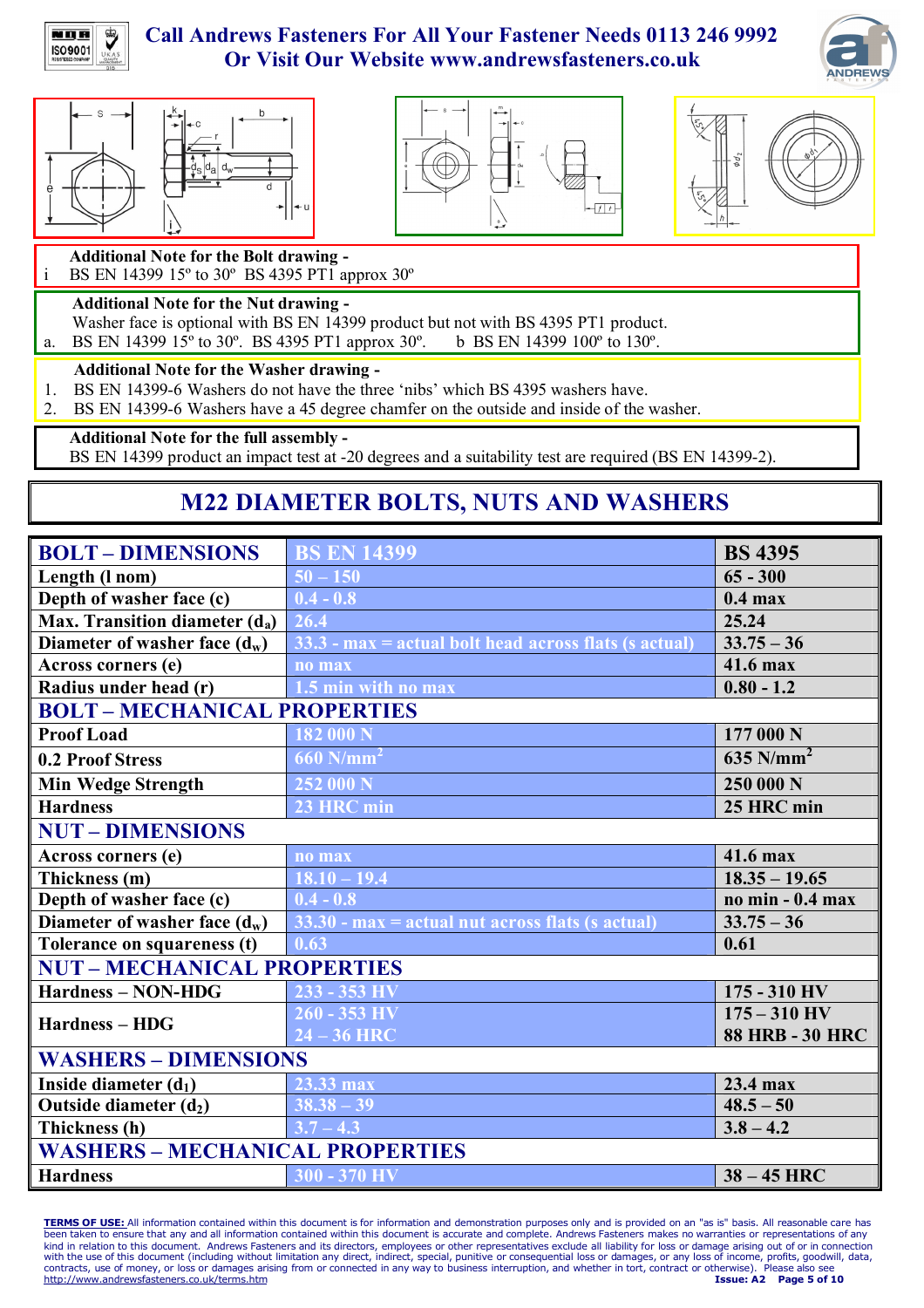









**Additional Note for the Bolt drawing -**

BS EN 14399 15° to 30° BS 4395 PT1 approx 30°

#### **Additional Note for the Nut drawing -**

- Washer face is optional with BS EN 14399 product but not with BS 4395 PT1 product.
- a. BS EN 14399 15 $\degree$  to 30 $\degree$ . BS 4395 PT1 approx 30 $\degree$ . b BS EN 14399 100 $\degree$  to 130 $\degree$ .

#### **Additional Note for the Washer drawing -**

- 1. BS EN 14399-6 Washers do not have the three 'nibs' which BS 4395 washers have.
- 2. BS EN 14399-6 Washers have a 45 degree chamfer on the outside and inside of the washer.

**Additional Note for the full assembly -**

BS EN 14399 product an impact test at -20 degrees and a suitability test are required (BS EN 14399-2).

### **M24 DIAMETER BOLTS, NUTS AND WASHERS**

| <b>BOLT-DIMENSIONS</b>            | <b>BS EN 14399</b>                                    | <b>BS 4395</b>          |  |
|-----------------------------------|-------------------------------------------------------|-------------------------|--|
| Length (I nom)                    | $55 - 200$                                            | $70 - 300$              |  |
| Depth of washer face (c)          | $0.4 - 0.8$                                           | $0.5$ max               |  |
| Max. Transition diameter $(d_a)$  | 28.4                                                  | 27.24                   |  |
| Diameter of washer face $(d_w)$   | $38 - max = actual bolt head across flats (s actual)$ | $38.75 - 41$            |  |
| Across corners (e)                | no max                                                | 47.3 max                |  |
| Radius under head (r)             | 1.5 min with no max                                   | $0.80 - 1.2$            |  |
| <b>BOLT-MECHANICAL PROPERTIES</b> |                                                       |                         |  |
| <b>Proof Load</b>                 | 212 000 N                                             | 207 000 N               |  |
| 0.2 Proof Stress                  | $660$ N/mm <sup>2</sup>                               | $635$ N/mm <sup>2</sup> |  |
| <b>Min Wedge Strength</b>         | 293 000 N                                             | 292 000 N               |  |
| <b>Hardness</b>                   | 23 HRC min                                            | 25 HRC min              |  |
| <b>NUT-DIMENSIONS</b>             |                                                       |                         |  |
| Across corners (e)                | no max                                                | 47.3 max                |  |
| Thickness (m)                     | $20.20 - 21.5$                                        | $21.35 - 22.65$         |  |
| Depth of washer face (c)          | $0.4 - 0.8$                                           | no min $-0.5$ max       |  |
| Diameter of washer face $(d_w)$   | $38 - max = actual$ nut across flats (s actual)       | $38.75 - 41$            |  |
| Tolerance on squareness (t)       | 0.72                                                  | 0.70                    |  |
| <b>NUT-MECHANICAL PROPERTIES</b>  |                                                       |                         |  |
| <b>Hardness - NON-HDG</b>         | 233 - 353 HV                                          | $175 - 310$ HV          |  |
| <b>Hardness - HDG</b>             | 260 - 353 HV                                          | $175 - 310$ HV          |  |
|                                   | $24 - 36$ HRC                                         | <b>88 HRB - 30 HRC</b>  |  |
| <b>WASHERS - DIMENSIONS</b>       |                                                       |                         |  |
| Inside diameter $(d_1)$           | $25 - 25.33$                                          | $26 - 26.4$             |  |
| Outside diameter $(d_2)$          | $43.38 - 44$                                          | $54.5 - 56$             |  |
| Thickness (h)                     | $3.7 - 4.3$                                           | $3.8 - 4.2$             |  |
|                                   | <b>WASHERS - MECHANICAL PROPERTIES</b>                |                         |  |
| <b>Hardness</b>                   | 300 - 370 HV                                          | $38 - 45$ HRC           |  |

**TERMS OF USE:** All information contained within this document is for information and demonstration purposes only and is provided on an "as is" basis. All reasonable care has<br>been taken to ensure that any and all informati kind in relation to this document. Andrews Fasteners and its directors, employees or other representatives exclude all liability for loss or damage arising out of or in connection with the use of this document (including without limitation any direct, indirect, special, punitive or consequential loss or damages, or any loss of income, profits, goodwill, data,<br>contracts, use of money, or loss or dama http://www.andrewsfasteners.co.uk/terms.htm **Issue: A2 Page 6 of 10**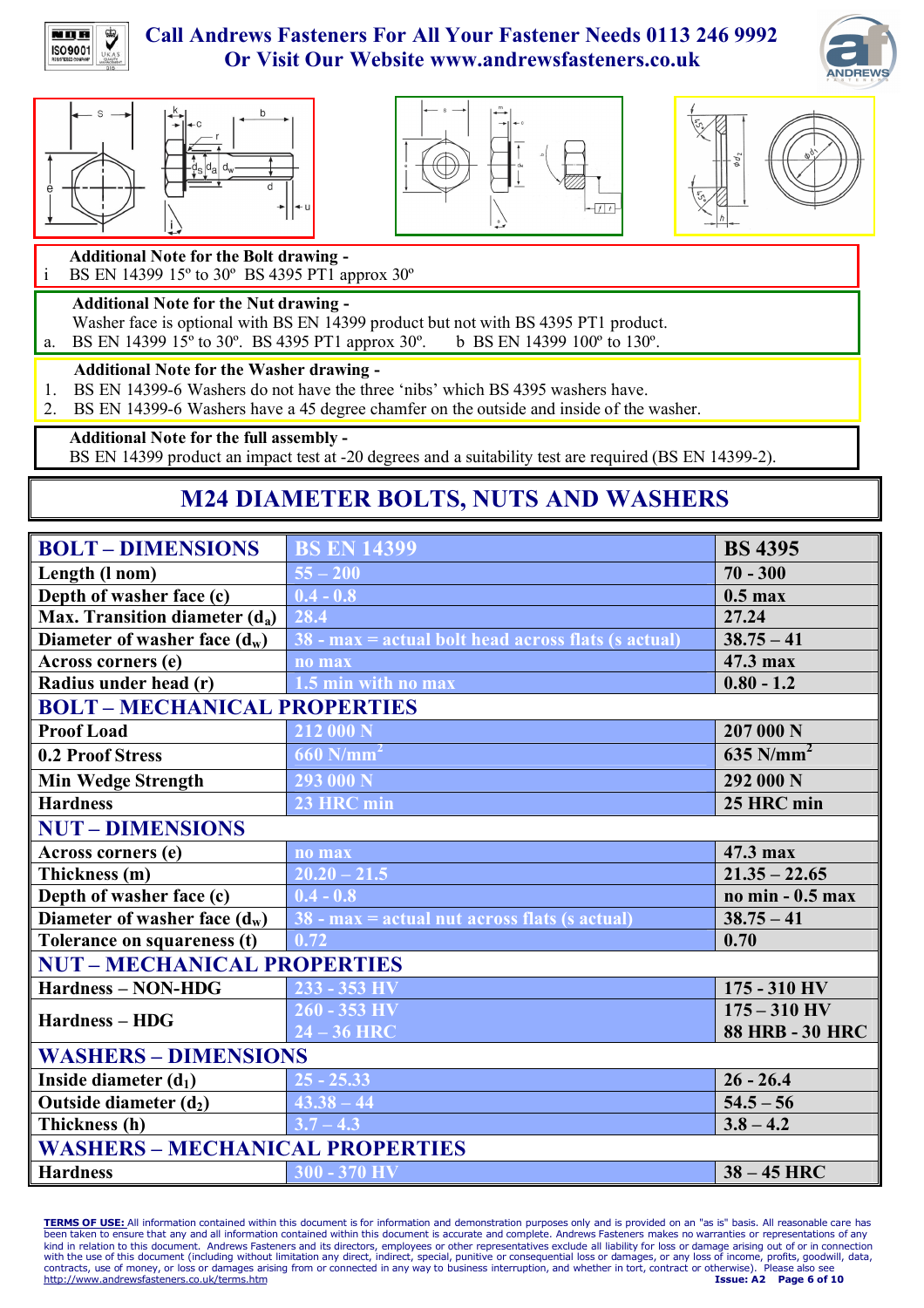









**Additional Note for the Bolt drawing -**

BS EN 14399 15° to 30° BS 4395 PT1 approx 30°

#### **Additional Note for the Nut drawing -**

- Washer face is optional with BS EN 14399 product but not with BS 4395 PT1 product.
- a. BS EN 14399 15 $\degree$  to 30 $\degree$ . BS 4395 PT1 approx 30 $\degree$ . b BS EN 14399 100 $\degree$  to 130 $\degree$ .

#### **Additional Note for the Washer drawing -**

- 1. BS EN 14399-6 Washers do not have the three 'nibs' which BS 4395 washers have.
- 2. BS EN 14399-6 Washers have a 45 degree chamfer on the outside and inside of the washer.

**Additional Note for the full assembly -**

BS EN 14399 product an impact test at -20 degrees and a suitability test are required (BS EN 14399-2).

### **M27 DIAMETER BOLTS, NUTS AND WASHERS**

| <b>BOLT-DIMENSIONS</b>            | <b>BS EN 14399</b>                                      | <b>BS 4395</b>         |  |
|-----------------------------------|---------------------------------------------------------|------------------------|--|
| Length (I nom)                    | $60 - 200$                                              | $75 - 500$             |  |
| Depth of washer face (c)          | $0.4 - 0.8$                                             | $0.5$ max              |  |
| Max. Transition diameter $(d_a)$  | 32.4                                                    | 30.84                  |  |
| Diameter of washer face $(d_w)$   | $42.8$ - max = actual bolt head across flats (s actual) | $43.75 - 46$           |  |
| Across corners (e)                | no max                                                  | 53.1 max               |  |
| Radius under head (r)             | 2.0 min with no max                                     | $1.0 - 1.5$            |  |
| <b>BOLT-MECHANICAL PROPERTIES</b> |                                                         |                        |  |
| <b>Proof Load</b>                 | 275000 N                                                | 234 000 N              |  |
| 0.2 Proof Stress                  | $660$ N/mm <sup>2</sup>                                 | 558 $N/mm2$            |  |
| <b>Min Wedge Strength</b>         | 381 000 N                                               | 333 000 N              |  |
| <b>Hardness</b>                   | 23 - 34 HRC                                             | 19 - 30 HRC            |  |
| <b>NUT-DIMENSIONS</b>             |                                                         |                        |  |
| Across corners (e)                | no max                                                  | 53.1 max               |  |
| Thickness (m)                     | $22.50 - 23.8$                                          | $23.35 - 24.65$        |  |
| Depth of washer face (c)          | $0.4 - 0.8$                                             | no min $-0.5$ max      |  |
| Diameter of washer face $(d_w)$   | $42.8$ - max = actual nut across flats (s actual)       | $43.75 - 46$           |  |
| Tolerance on squareness (t)       | $\bf0.80$                                               | 0.78                   |  |
| <b>NUT-MECHANICAL PROPERTIES</b>  |                                                         |                        |  |
| <b>Hardness - NON-HDG</b>         | 233 - 353 HV                                            | $175 - 310$ HV         |  |
| <b>Hardness – HDG</b>             | 260 - 353 HV                                            | $175 - 310$ HV         |  |
|                                   | $24 - 36$ HRC                                           | <b>88 HRB - 30 HRC</b> |  |
| <b>WASHERS - DIMENSIONS</b>       |                                                         |                        |  |
| Inside diameter $(d_1)$           | $28 - 28.52$                                            | $29 - 29.4$            |  |
| Outside diameter $(d_2)$          | $49 - 50$                                               | $58.5 - 60$            |  |
| Thickness (h)                     | $4.4 - 5.6$                                             | $3.8 - 4.2$            |  |
|                                   | <b>WASHERS - MECHANICAL PROPERTIES</b>                  |                        |  |
| <b>Hardness</b>                   | $300 - 370$ HV                                          | $38 - 45$ HRC          |  |

**TERMS OF USE:** All information contained within this document is for information and demonstration purposes only and is provided on an "as is" basis. All reasonable care has<br>been taken to ensure that any and all informati kind in relation to this document. Andrews Fasteners and its directors, employees or other representatives exclude all liability for loss or damage arising out of or in connection with the use of this document (including without limitation any direct, indirect, special, punitive or consequential loss or damages, or any loss of income, profits, goodwill, data,<br>contracts, use of money, or loss or dama http://www.andrewsfasteners.co.uk/terms.htm **Issue: A2 Page 7 of 10**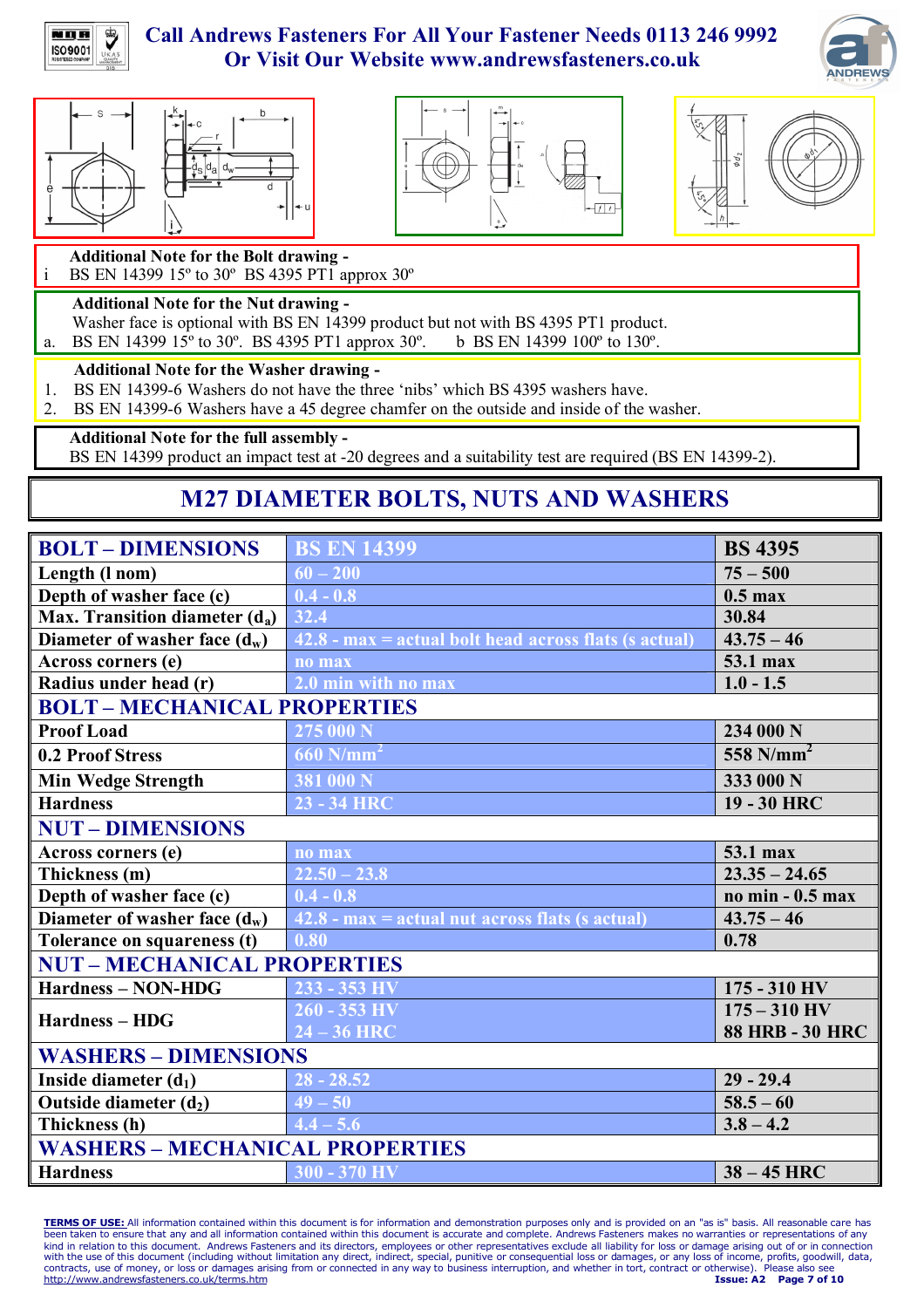









**Additional Note for the Bolt drawing -**

BS EN 14399 15° to 30° BS 4395 PT1 approx 30°

#### **Additional Note for the Nut drawing -**

- Washer face is optional with BS EN 14399 product but not with BS 4395 PT1 product.
- a. BS EN 14399 15 $\degree$  to 30 $\degree$ . BS 4395 PT1 approx 30 $\degree$ . b BS EN 14399 100 $\degree$  to 130 $\degree$ .

#### **Additional Note for the Washer drawing -**

- 1. BS EN 14399-6 Washers do not have the three 'nibs' which BS 4395 washers have.
- 2. BS EN 14399-6 Washers have a 45 degree chamfer on the outside and inside of the washer.

**Additional Note for the full assembly -**

BS EN 14399 product an impact test at -20 degrees and a suitability test are required (BS EN 14399-2).

### **M30 DIAMETER BOLTS, NUTS AND WASHERS**

| <b>BOLT-DIMENSIONS</b>            | <b>BS EN 14399</b>                                      | <b>BS 4395</b>         |  |
|-----------------------------------|---------------------------------------------------------|------------------------|--|
| Length (I nom)                    | $70 - 200$                                              | $85 - 500$             |  |
| Depth of washer face (c)          | $0.4 - 0.8$                                             | $0.5$ max              |  |
| Max. Transition diameter $(d_a)$  | 35.4                                                    | 33.84                  |  |
| Diameter of washer face $(d_w)$   | $46.6 - max = actual bolt head across flats (s actual)$ | $47.75 - 50$           |  |
| Across corners (e)                | no max                                                  | 57.7 max               |  |
| Head thickness (k)                | $17.65 - 19.75$                                         | $17.95 - 20.05$        |  |
| Radius under head (r)             | 2.0 min with no max                                     | $1.0 - 1.5$            |  |
| <b>BOLT-MECHANICAL PROPERTIES</b> |                                                         |                        |  |
| <b>Proof Load</b>                 | 337 000 N                                               | 286 000 N              |  |
| 0.2 Proof Stress                  | $660$ N/mm <sup>2</sup>                                 | 558 $N/mm2$            |  |
| <b>Min Wedge Strength</b>         | 466 000 N                                               | 406 000 N              |  |
| <b>Hardness</b>                   | 23 - 34 HRC                                             | 19 - 30 HRC            |  |
| <b>NUT-DIMENSIONS</b>             |                                                         |                        |  |
| Across corners (e)                | no max                                                  | 57.7 max               |  |
| Thickness (m)                     | $24.30 - 25.6$                                          | $25.35 - 26.65$        |  |
| Depth of washer face (c)          | $0.4 - 0.8$                                             | no min - 0.5 max       |  |
| Diameter of washer face $(d_w)$   | $46.6$ - $max$ = actual nut across flats (s actual)     | $47.75 - 50$           |  |
| Tolerance on squareness (t)       | 0.87                                                    | 0.85                   |  |
| <b>NUT-MECHANICAL PROPERTIES</b>  |                                                         |                        |  |
| <b>Hardness - NON-HDG</b>         | 233 - 353 HV                                            | 175-310 HV             |  |
| <b>Hardness – HDG</b>             | $260 - 353$ HV                                          | $175 - 310$ HV         |  |
|                                   | $24 - 36$ HRC                                           | <b>88 HRB - 30 HRC</b> |  |
| <b>WASHERS - DIMENSIONS</b>       |                                                         |                        |  |
| Inside diameter $(d_1)$           | $31 - 31.62$                                            | $32.4 - 32.8$          |  |
| Outside diameter $(d_2)$          | $54.8 - 56$                                             | $64.5 - 66$            |  |
| Thickness (h)                     | $4.4 - 5.6$                                             | $3.8 - 4.2$            |  |
|                                   | <b>WASHERS - MECHANICAL PROPERTIES</b>                  |                        |  |
| <b>Hardness</b>                   | $300 - 370$ HV                                          | $38 - 45$ HRC          |  |

**TERMS OF USE:** All information contained within this document is for information and demonstration purposes only and is provided on an "as is" basis. All reasonable care has<br>been taken to ensure that any and all informati kind in relation to this document. Andrews Fasteners and its directors, employees or other representatives exclude all liability for loss or damage arising out of or in connection with the use of this document (including without limitation any direct, indirect, special, punitive or consequential loss or damages, or any loss of income, profits, goodwill, data,<br>contracts, use of money, or loss or dama http://www.andrewsfasteners.co.uk/terms.htm **Issue: A2 Page 8 of 10**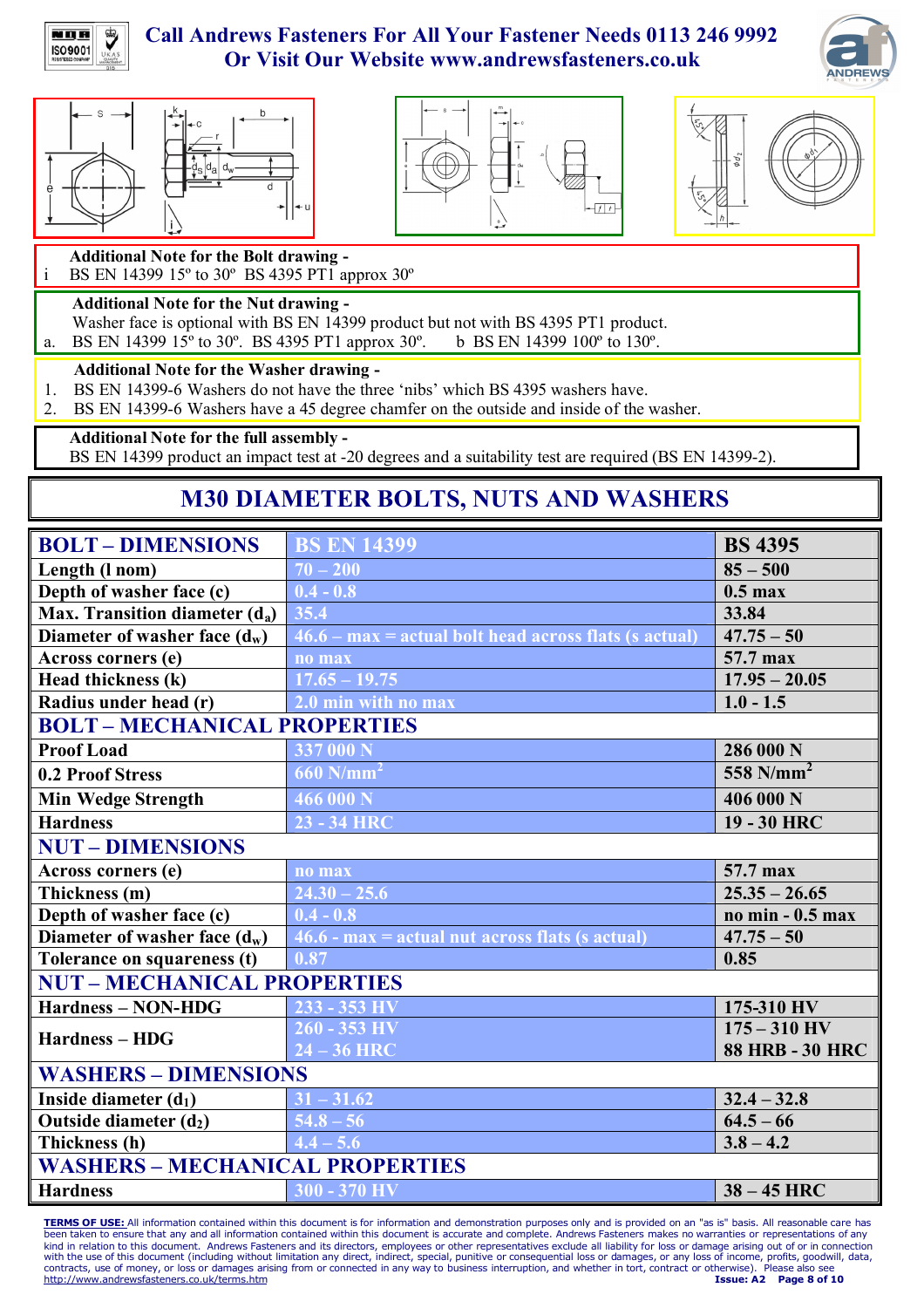









**Additional Note for the Bolt drawing -**

BS EN 14399 15° to 30° BS 4395 PT1 approx 30°

#### **Additional Note for the Nut drawing -**

- Washer face is optional with BS EN 14399 product but not with BS 4395 PT1 product.
- a. BS EN 14399 15 $\degree$  to 30 $\degree$ . BS 4395 PT1 approx 30 $\degree$ . b BS EN 14399 100 $\degree$  to 130 $\degree$ .

#### **Additional Note for the Washer drawing -**

- 1. BS EN 14399-6 Washers do not have the three 'nibs' which BS 4395 washers have.
- 2. BS EN 14399-6 Washers have a 45 degree chamfer on the outside and inside of the washer.

**Additional Note for the full assembly -**

BS EN 14399 product an impact test at -20 degrees and a suitability test are required (BS EN 14399-2).

### **M36 DIAMETER BOLTS, NUTS AND WASHERS**

| <b>BOLT-DIMENSIONS</b>            | <b>BS EN 14399</b>                                      | <b>BS 4395</b>         |  |  |
|-----------------------------------|---------------------------------------------------------|------------------------|--|--|
| Length (I nom)                    | $85 - 200$                                              | $100 - 500$            |  |  |
| Depth of washer face (c)          | $0.4 - 0.8$                                             | $0.5$ max              |  |  |
| Max. Transition diameter $(d_a)$  | 42.4                                                    | 40                     |  |  |
| Diameter of washer face $(d_w)$   | $55.9$ - max = actual bolt head across flats (s actual) | $57.75 - 60$           |  |  |
| Across corners (e)                | no max                                                  | 69.3 max               |  |  |
| Head thickness (k)                | $21.45 - 23.55$                                         | $21.95 - 24.05$        |  |  |
| Radius under head (r)             | 2.0 min with no max                                     | $1.0 - 1.5$ max        |  |  |
| <b>BOLT-MECHANICAL PROPERTIES</b> |                                                         |                        |  |  |
| <b>Proof Load</b>                 | 490 000 N                                               | 418 000 N              |  |  |
| 0.2 Proof Stress                  | $660$ N/mm <sup>2</sup>                                 | 558 $N/mm2$            |  |  |
| <b>Min Wedge Strength</b>         | 678 000 N                                               | 591 000 N              |  |  |
| <b>Hardness</b>                   | 23 - 34 HRC                                             | 19 - 30 HRC            |  |  |
| <b>NUT-DIMENSIONS</b>             |                                                         |                        |  |  |
| Across corners (e)                | no max                                                  | 69.3 max               |  |  |
| Thickness (m)                     | $29.40 - 31.0$                                          | $30.20 - 31.80$        |  |  |
| Depth of washer face (c)          | $0.4 - 0.8$                                             | no min - 0.5 max       |  |  |
| Diameter of washer face $(d_w)$   | $55.9$ - max = actual nut across flats (s actual)       | $57.75 - 60$           |  |  |
| Tolerance on squareness (t)       | 1.05                                                    | 1.03                   |  |  |
| <b>NUT-MECHANICAL PROPERTIES</b>  |                                                         |                        |  |  |
| <b>Hardness - NON-HDG</b>         | 233 - 353 HV                                            | $175 - 310$ HV         |  |  |
| <b>Hardness – HDG</b>             | 260 - 353 HV                                            | $175 - 310$ HV         |  |  |
|                                   | $24 - 36$ HRC                                           | <b>88 HRB - 30 HRC</b> |  |  |
| <b>WASHERS - DIMENSIONS</b>       |                                                         |                        |  |  |
| Inside diameter $(d_1)$           | $37 - 37.62$                                            | $38.4 - 38.8$          |  |  |
| Outside diameter $(d_2)$          | $64.8 - 66$                                             | $83.5 - 85$            |  |  |
| Thickness (h)                     | $5.4 - 6.6$                                             | $4.2 - 4.6$            |  |  |
|                                   | <b>WASHERS - MECHANICAL PROPERTIES</b>                  |                        |  |  |
| <b>Hardness</b>                   | $300 - 370$ HV                                          | $38 - 45$ HRC          |  |  |

**TERMS OF USE:** All information contained within this document is for information and demonstration purposes only and is provided on an "as is" basis. All reasonable care has<br>been taken to ensure that any and all informati kind in relation to this document. Andrews Fasteners and its directors, employees or other representatives exclude all liability for loss or damage arising out of or in connection with the use of this document (including without limitation any direct, indirect, special, punitive or consequential loss or damages, or any loss of income, profits, goodwill, data,<br>contracts, use of money, or loss or dama http://www.andrewsfasteners.co.uk/terms.htm **Issue: A2 Page 9 of 10**